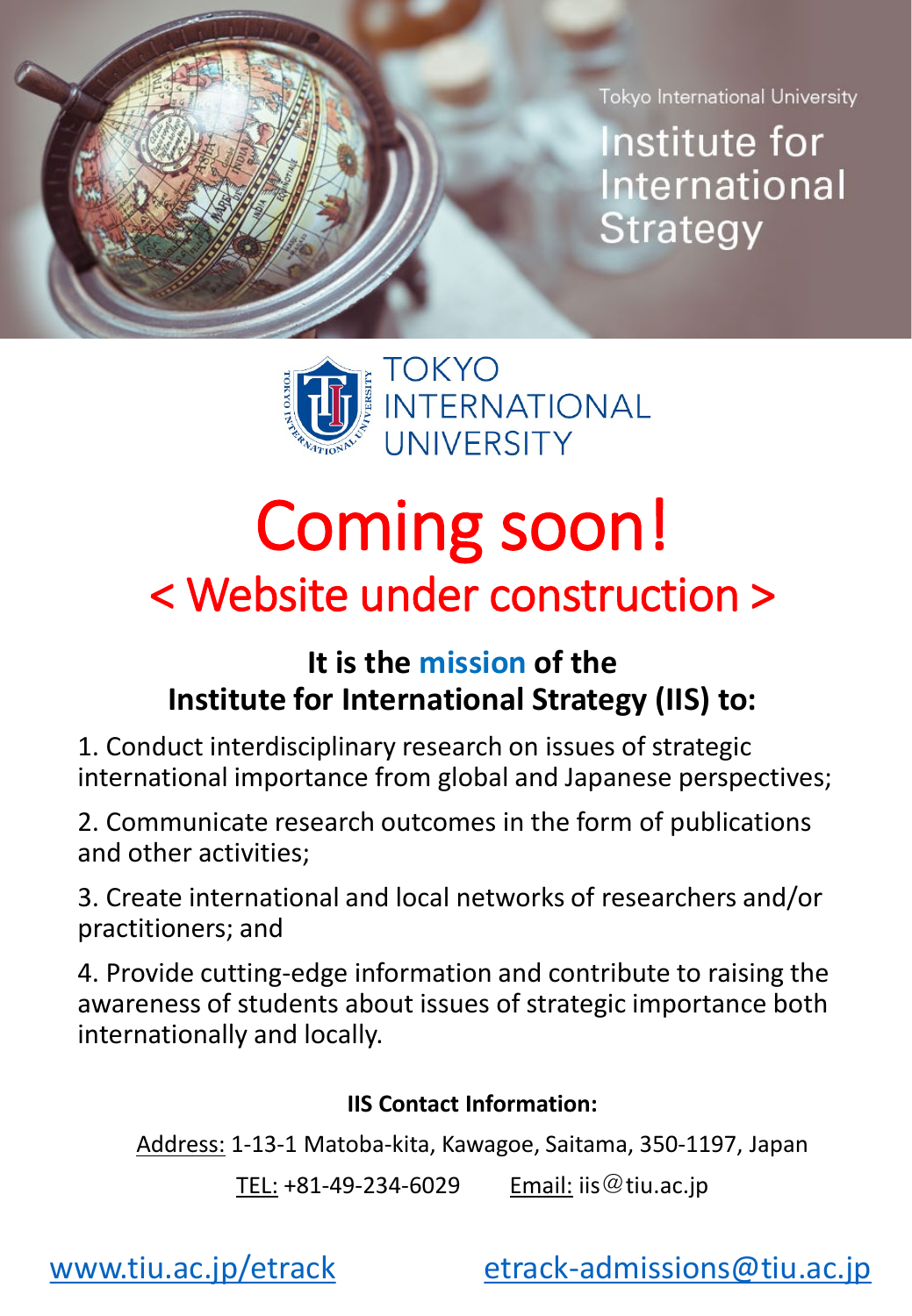

## IIS Member Faculty

#### **Hirofumi MATSUO (Director, IIS)**

Professor, Operations Management Ph.D., Massachusetts Institute of Technology hmatsuo@tiu.ac.jp

#### **Yoshitaka OKADA**

Honorary Professor, International Business Ph.D., University of Wisconsin - Madison yokada@tiu.ac.jp

#### **Jay RAJASEKERA**

Professor, Digital Business and Strategy Ph.D., North Carolina State University jrr@tiu.ac.jp

#### **Thomas BLACKWOOD**

Professor, Sociology Ph.D., University of Michigan tblack@tiu.ac.jp

#### **Yasuhiko TORIDE**

Professor, Social Business Ph.D., University of Tokyo ytoride@tiu.ac.jp

#### **Kayhan TAJEDDINI**

Professor, International Business Ph.D., Bradford Univ. School of Management ktajeddi@tiu.ac.jp

#### **Parag KULKARNI**

Professor, Machine Learning, A.I., and Innovation Strategy Ph.D., Indian Institute of Technology, Kharagpur pkulkarn@tiu.ac.jp

#### **Christopher EDMONDS**

Assoc. Professor, Development and International Economics Ph.D., University of California-Berkeley cedmonds@tiu.ac.jp

#### **Kuniko ISHIGURO**

Professor, Management Ph.D., University of Sheffield kishigu@tiu.ac.jp

#### **Samuel AMPONSAH**

Assoc. Professor, Economics Ph.D., Tokyo International University samponsa@tiu.ac.jp

#### **Sumire STANISLAWSKI**

Assoc. Professor, Marketing M.A., Waseda University sstanisl@tiu.ac.jp

#### **Christopher LAMONT**

Assoc. Professor, International Relations Ph.D., University of Glasgow clamont@tiu.ac.jp

#### **Nora SHARKASI**

Assoc. Professor, Digital Marketing, Data Analytics, and Entrepreneurship Ph.D., University of Tsukuba nsharkas@tiu.ac.jp

#### **Jau-er CHEN**

Assoc. Professor, Economics Ph.D., New York University jechen@tiu.ac.jp

#### **Rajarshi MITRA**

Assoc. Professor, Economics Ph.D., University of Wisconsin-Milwaukee rmitra@tiu.ac.jp

#### **Or Arthur HONIG**

Assoc. Professor, International Relations Ph.D., University of California, Los Angeles ahonig@tiu.ac.jp

#### **Hak Yin LI**

Assoc. Professor, International Relations Ph.D., University of Nottingham hakyinli@tiu.ac.jp

#### **Fatih OZAYDIN**

Assoc. Professor, IT Business Ph.D., Osaka University fatih@tiu.ac.jp

### [www.tiu.ac.jp/etrack](http://www.tiu.ac.jp/etrack) [etrack-admissions@tiu.ac.jp](mailto:etrack-admissions@tiu.ac.jp)